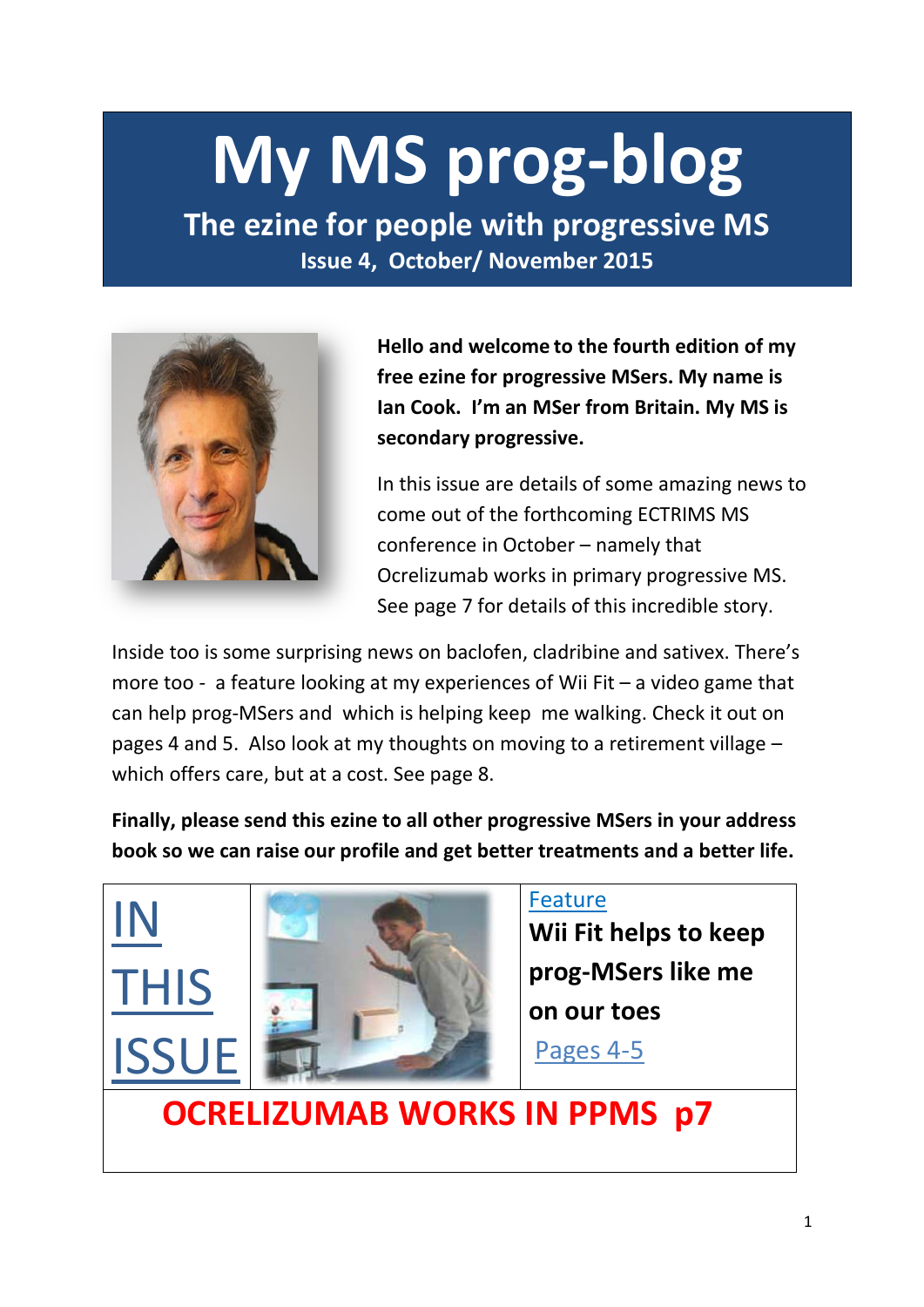### *News*

### **Baclofen may help slow MS progression, Gabapentin may help too**

**A drug commonly taken to relieve MS spasms and spasticity may help protect nerves and slow down progression, according to research published recently in the journal Brain.**

Researchers found that a reduced level of gamma-aminobutyric acid (GABA) is associated with physical disability in progressive MS. Baclofen, one of the main drugs used to treat MS spasticity, is derived from GABA and there is a theoretical possibility that baclofen could boost GABA levels and thus help to stop MS progression. The same may apply to gabapentin which has been shown to increase GABA levels in the brain.

Gavin Giovannoni Professor of Neurology at BARTS thinks this may be a possibility: "I suspect that baclofen is neuroprotective and may slow progression," he says. But he admits there is a lack of hard evidence. "This is because pharma and neuros don't follow people to collect this data," he says.

*For details of all news stories go to pages 12-14*

### **Cholesterol and lipids link to progression**

**High levels of cholesterol and other lipids (fats) can lead to high levels of disability and progression in MS, according to Australian researchers.** 

A group of 178 Tasmanian MSers were studied for three years in the research. MSers with the worst lipid profiles were found to have the highest levels of MS disability and disease progression.

Last year a UK study involving 140 MSers found that statins, drugs which lower cholesterol, may slow brain shrinkage in people with MS. A small but statistically significant improvement in one disability scale and one symptom scale was also found in MSers taking cholesterol lowering statins.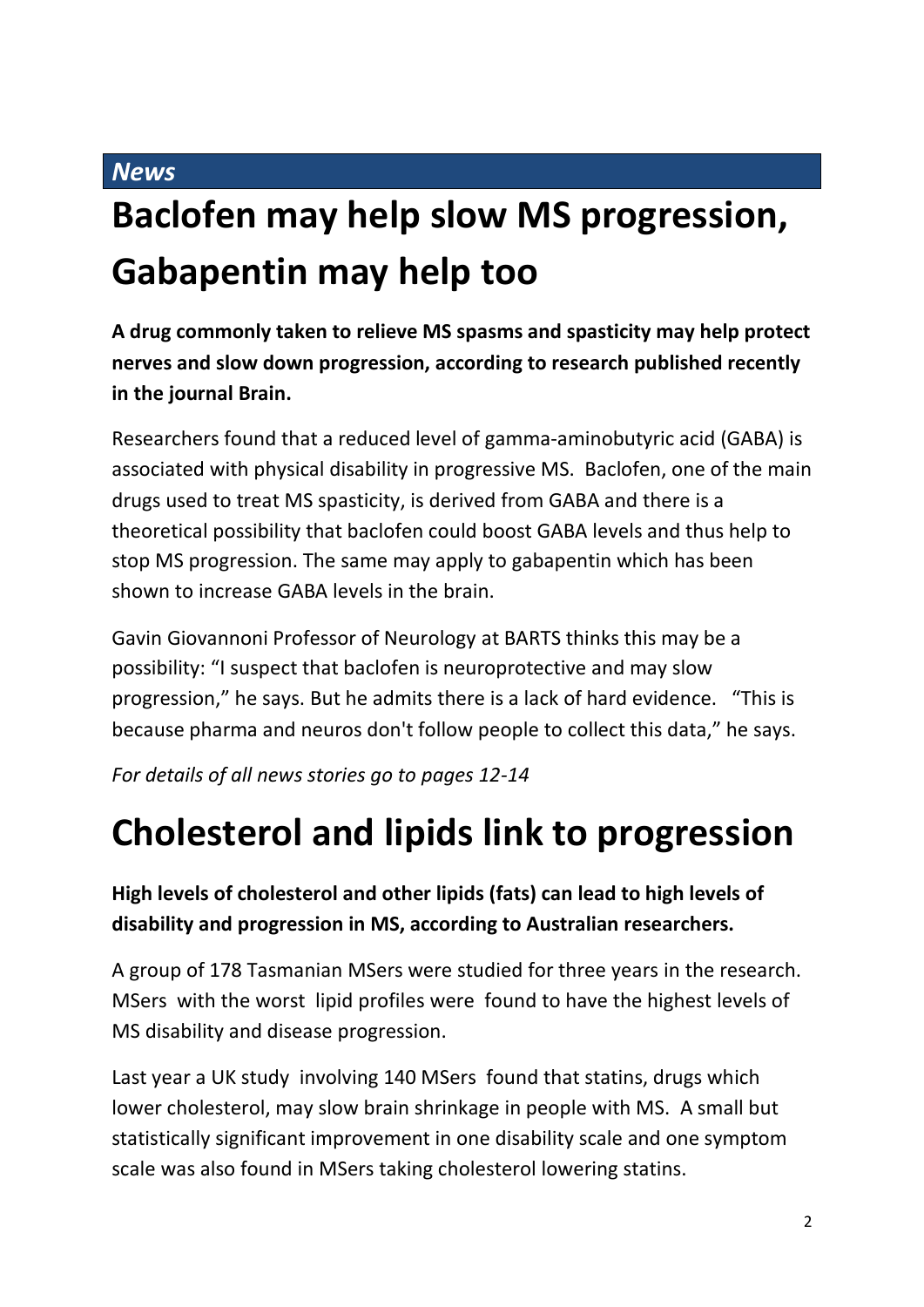### *News*

### **Cladribine could be a new treatment option for progressive MS**

**Cladribine, a disease modifying drug that has been used successfully to treat chronic progressive MS, is awaiting regulatory approval by the European drugs regulator as a new MS treatment . There is a possibility the drug could be prescribed to patients with progressive MS.**

Cladribine, which is made by German pharmaceutical giant Merck, was used to treat MS patients from 2010 to 2011. In 2011 the drug was withdrawn from the market. This decision was unexpectedly reversed in September 2015.

The decision to bring Cladribine back to market will be welcomed by progressive MSers because two separate pieces of academic research carried out in the 1990s showed patients with chronic progressive MS had better outcomes when treated with Cladribine than those who received a placebo.

### **New stem cell trial for prog-MS starts in Bristol**

**A new stem cell trial is to take place in Bristol looking at whether repeated bone marrow stem cell transplants can lead to long lasting improvements in progressive MS.** 

The phase II trial will explore the feasibility of repeated stem cell transplants and is an extension of an earlier phase I trial which showed some improvement in six patients treated for the first time. The six patients who took part in the original trial will be recalled to have a sample of bone marrow cells extracted, filtered, "cleaned up" and then re-injected. Trial patients will be monitored at six months and again at one year to look for any improvements.

The original phase 1 trial showed some improvements in the clinical disability scores of the patients treated.

*More details of news stories on pages 12-14*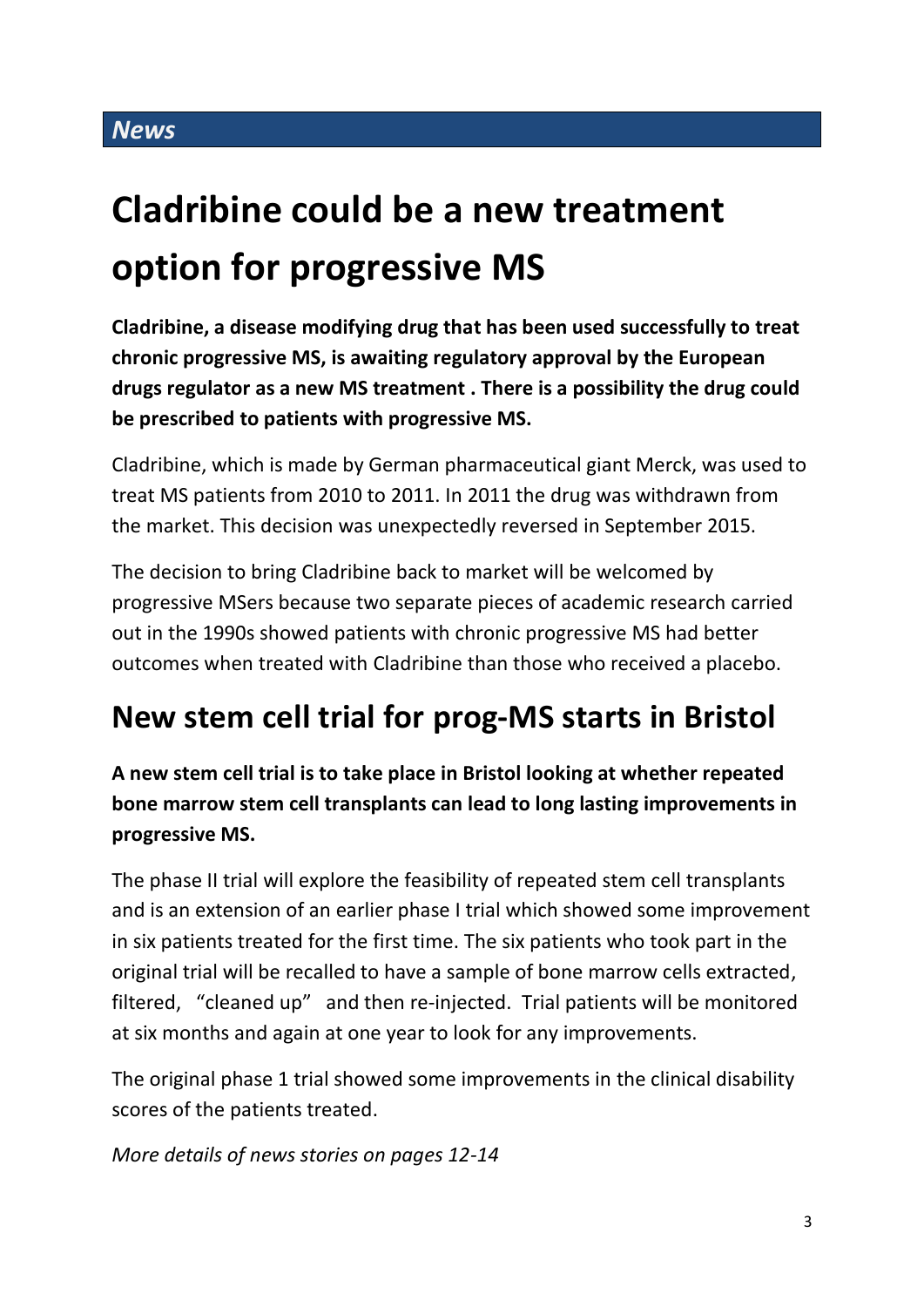### *Features Wii Fit*



## **Is Wii Fit the best form of exercise for a prog MSer? I think it definitely is!**

**Before my MS became progressive I used to enjoy going for a run each week. Then, as it progressed, exercise became difficult, dangerous and disappointing. I found I could do less and less. So, for the past three years I have avoided any real exercise.**

But I know that I should be doing more. So this Summer I started to look for a form of exercise that is achievable, safe and fun. In Wii Fit I think I have found it - the perfect video exercise routine for prog-MSers – at least for those of us who can still stand.

What I particularly like about Wii Fit is that it comes with its own balance board (*pic top left*). This is a huge plus for us prog -MSers who not only have to contend with problems exercising, but also with balance problems.

Wii Fit - pronounced wee fit - is a fitness and balance game made by the Japanese computer giant Nintendo and it works with the company's popular Wii gaming console. It is now found increasingly in MS physiotherapy groups and exercise classes. MS researchers have praised it too.

It works by linking your own movements on a balance board to those of an onscreen character as you take part in a simple fitness activity like hula hooping or heading a ball. **Ctd on page 5**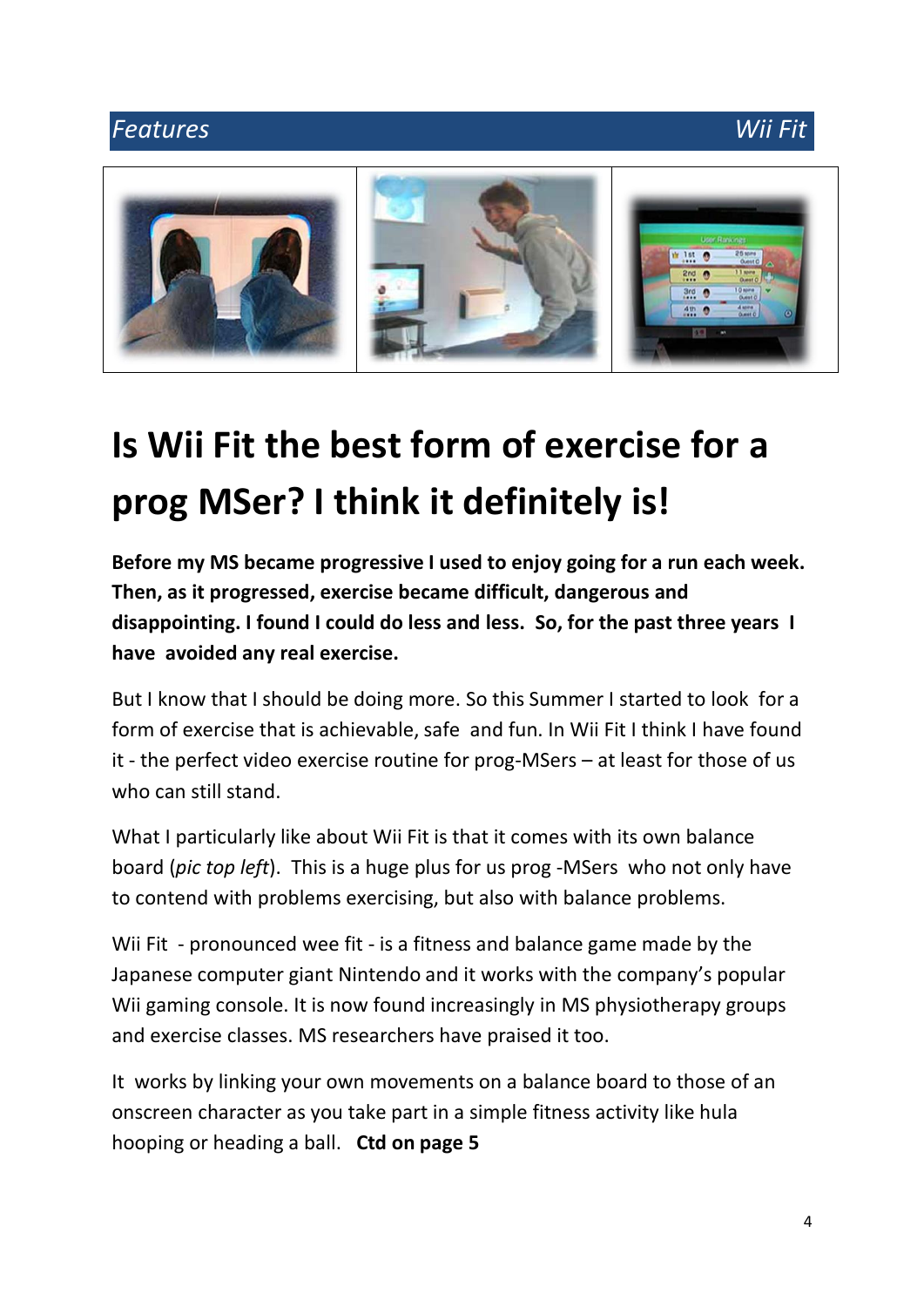## *Features Wii Fit* 1st 6 OM to colo the home

**Above: left – Wii Fit hula hoop game where you swivel your hips, centre: balance board , right players rank their scores .**

*Continued from page 4.* The key to Wii Fit is the balance board - a white mat roughly the size of bathroom scales which is connected to the TV. (*Centre pic above*) As you move on the balance board the on-screen character moves too (*pic left*) following your every movement precisely. It may sound slightly strange but you soon get the hang of it.

Among the various balance games my favourite is "Penguin Slide" which involves being an onscreen penguin catching flying fish on a floating ice sheet. (Yes, Wii Fit can sometimes be surreal!)

All the games are simple to follow and you soon get the hang of them. Useful information appears on the TV and you can see your score while doing the exercises. Wii Fit might not suit everybody with MS but for those that can stand it is great fun and a great help in improving agility and balance. Personally speaking I have found Wii Fit brilliant for both.

And research continues to show that Wii Fit actually works. Earlier this year a study of 50 people with MS – several of whom had prog-MS - showed that those who used a system such as Wii Fit had faster and more accurate steps when tested. They also had better balance and walked faster.

The researchers also found significant improvements to reaction time and in manual dexterity suggesting the stepping exercise also improved the thinking skills needed to reduce the risk of falling. During the six month follow up participants who had used Wii Fit had fewer falls than those in the control group. *Further details of Wii Fit on p13.*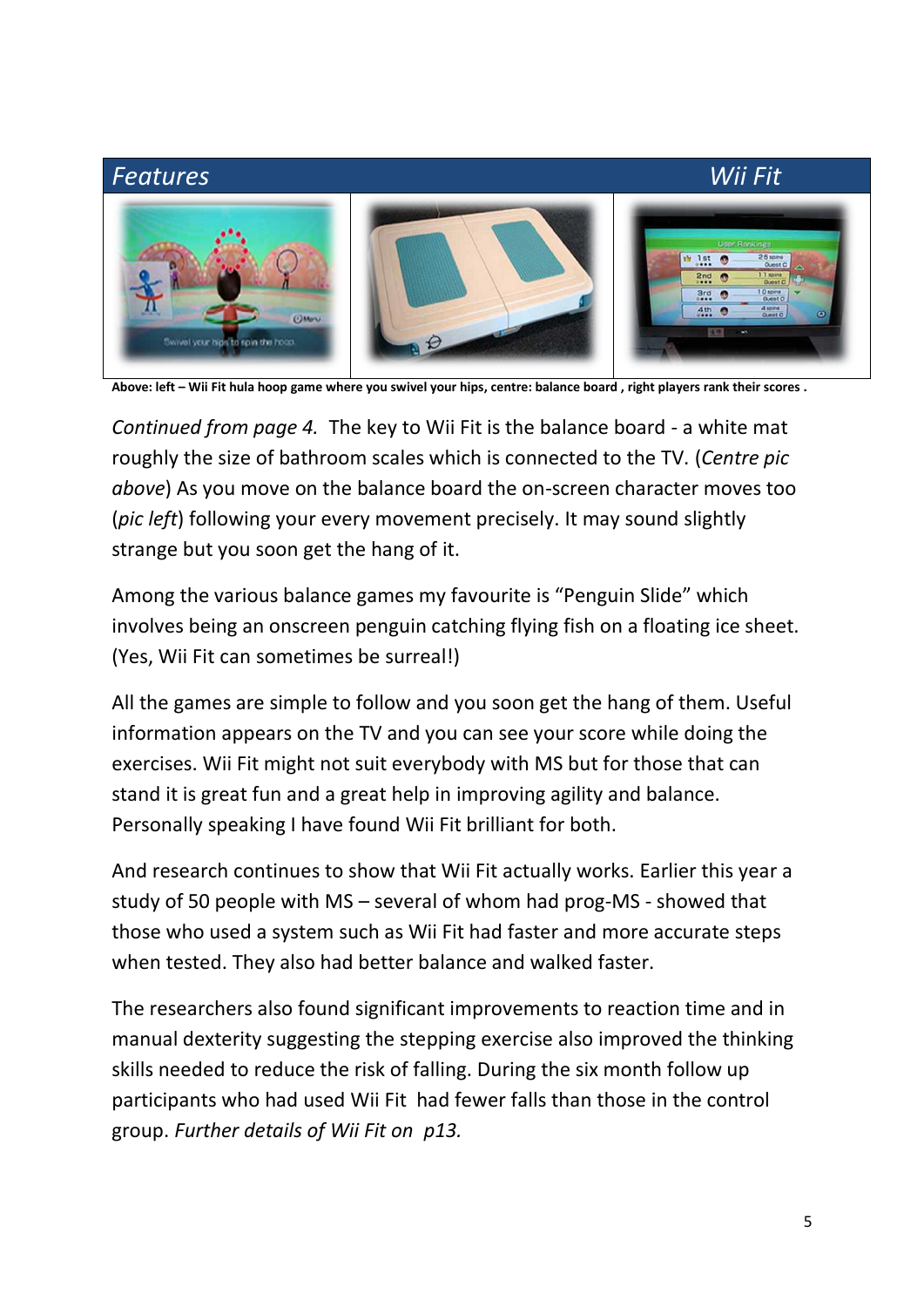### **MS plaques change as illness progresses lesions become less active**

**White matter lesions or plaques – the defining feature of MS - seem to change from active areas of inflammation to "smouldering, inactive or shadow plaques" as the illness progresses.**

That is the finding of research published in the Annals of Neurology which looked at 2,000 plaques found in 120 MSers. Active plaques were most often found in early disease, whereas at later stages smouldering, inactive and shadow plaques predominated.

Among secondary progressive (SPMS) patients who still had relapses all plaque types were found including active plaques. SPMSers without relapses had predominantly inactive plaques. Men displayed a higher proportion of smouldering inactive plaques than women.

### **Sativex may improve walking – researchers say**

**Sativex - The medicinal cannabis mouth spray - improved walking in a group of 20 MSers who were unable to walk more than 200metres without resting. That is according to research published in the Journal of Neurology.**

There was also an increase in stride length and walking speed among the MSers taking Sativex who had an average disability EDSS score of 5.3 which means they could walk without aid or rest for only between 100 and 200m.

The improved walking is thought to be due to changes in the pelvic area, hip rotation and knee flexion-extension after the 20 MSers took Sativex or Nabiximols as it is called in the US. The improved walking may result from less spasticity.

*For details of all the stories go to pages 12-14*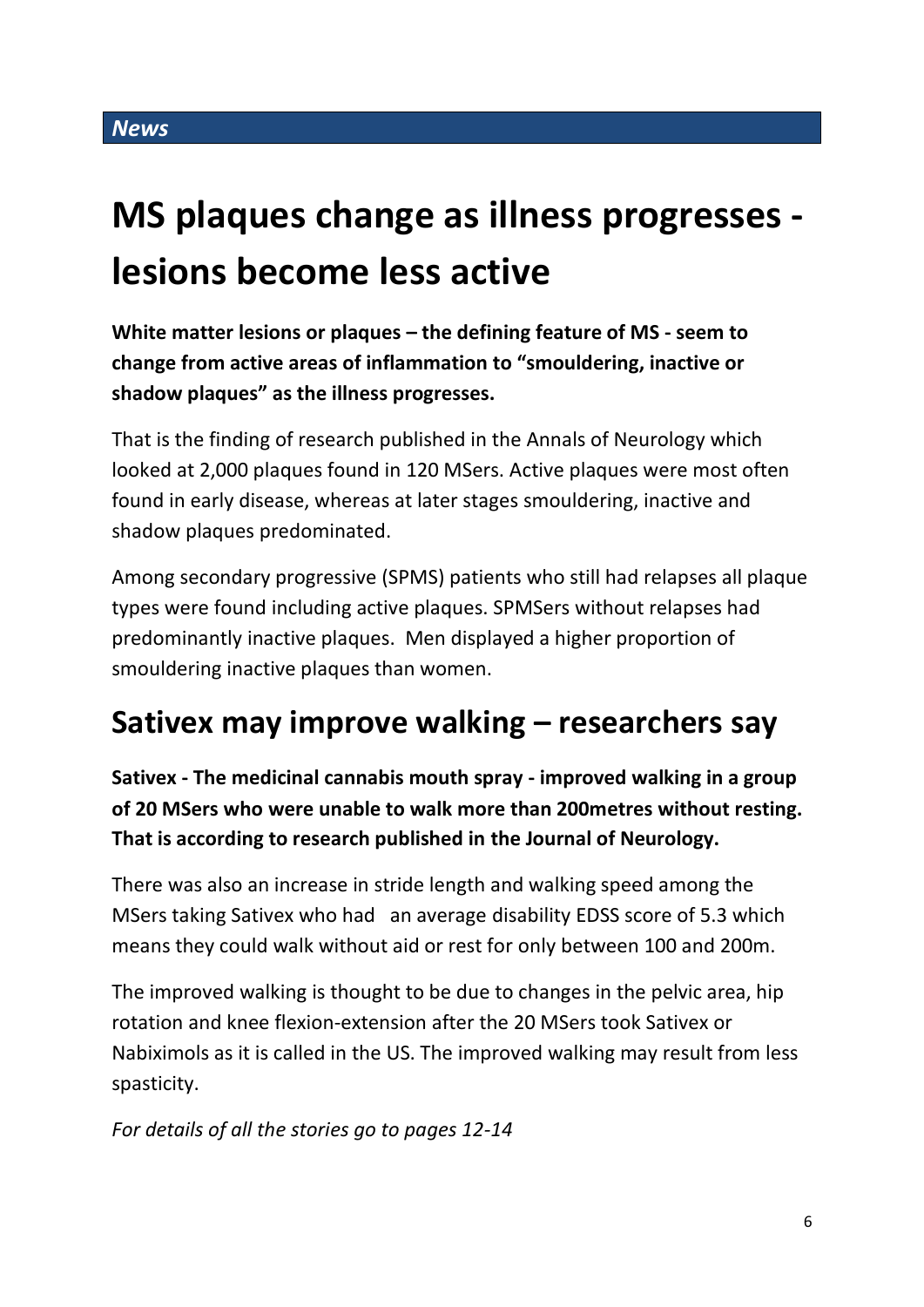### **Ocrelizumab set to become first treatment for primary progressive MS**

**Ocrelizumab, an experimental new MS drug, has been found to be effective in treating primary progressive MS.(PPMS) The drug has been shown to reduce levels of disability in those receiving it.**

That is the main finding of a Phase III trial and news about it will be announced on Saturday October 10 at the forthcoming ECTRIMS conference in Barcelona. The trial results will show that in a study called Oratario the drug significantly reduced the progression of clinical disability sustained for at least 12 weeks compared with placebo in those with PPMS.

Makers Roche say Ocrelizumab is the first investigational medicine to show positive study results in treating primary progressive MS. Roche will submit data to global regulatory authorities in early 2016. Ocrelizumab is given as an intravenous infusion every six months.

### **ECTRIMS may report on AIDS drug trial in MS**

### **The ECTRIMS conference may also give an indication of whether the trial of an AIDS drug Raltegravir has been successful in treating MS.**

First results coming from the INSPIRE project are due to be presented at the conference which runs from October 7 -10. The INSPIRE project explores the idea that MS may be caused by an inherited retrovirus which may be treatable by anti-retroviral AIDS drugs.

There is no early indication of whether the trial has been successful but another project exploring the same idea is being trialled in Switzerland in MS patients including several with progressive MS. The INSPIRE presentation is listed on page 27 of the 2015 ECTRIMS programme

*More information on all news stories – pages 12-13*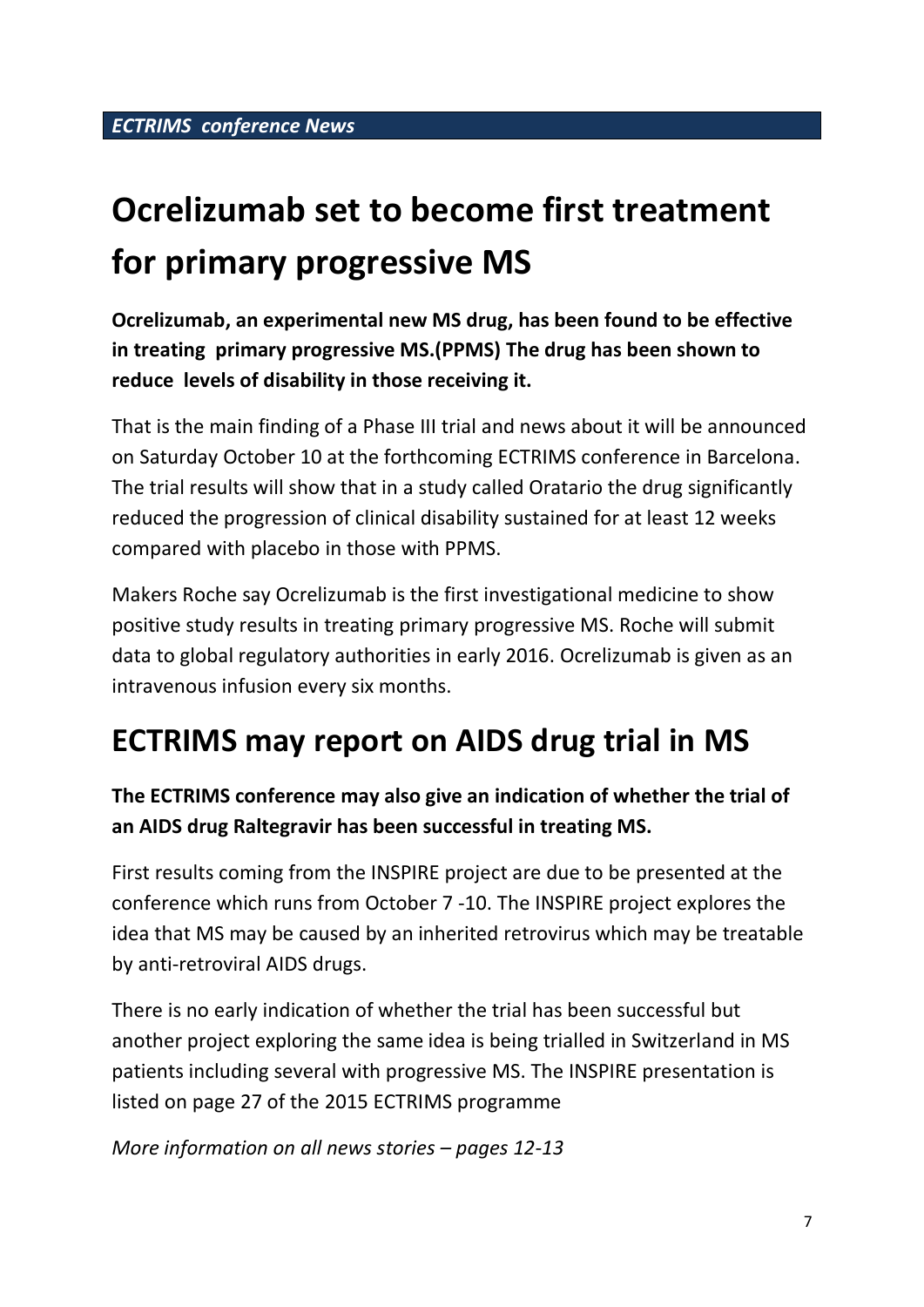

## **Should a 57 year-old man with prog-MS (like me) move into a retirement village?**

**A few days ago I read a report about a new retirement village opening locally. I asked myself whether I would be better living in such a place rather than continuing to live alone in my own home.**

I may only be 57, but age can be deceptive if you have prog-MS. Yes, there may be three years 'til my 60th birthday but I now have the mobility of a 90 year old man. My uncle aged 89 is far more mobile than me – he plays snooker and golf, also dances whereas I struggle to walk to the shops. My uncle lives in a retirement village, he loves it.

So, after reading the newspaper report, I thought I would request a brochure for the local retirement village and when it arrived I read it avidly. I noticed there was a swimming pool, library, restaurant, bar and bistro, and services like a minibus with twice weekly trips to the supermarket – all things that might be useful if, or when, I lose more of my mobility plus my driving licence.

There was also an optional care service too. This provides "discreet and friendly staff" to help with assistance in daily tasks – cooking, cleaning, help getting up and going to bed, live in, sleep in or night care, and someone to pick up prescriptions. There was just one problem and I discovered it the moment I looked at the financial arrangements – cost. *Continued on page 9*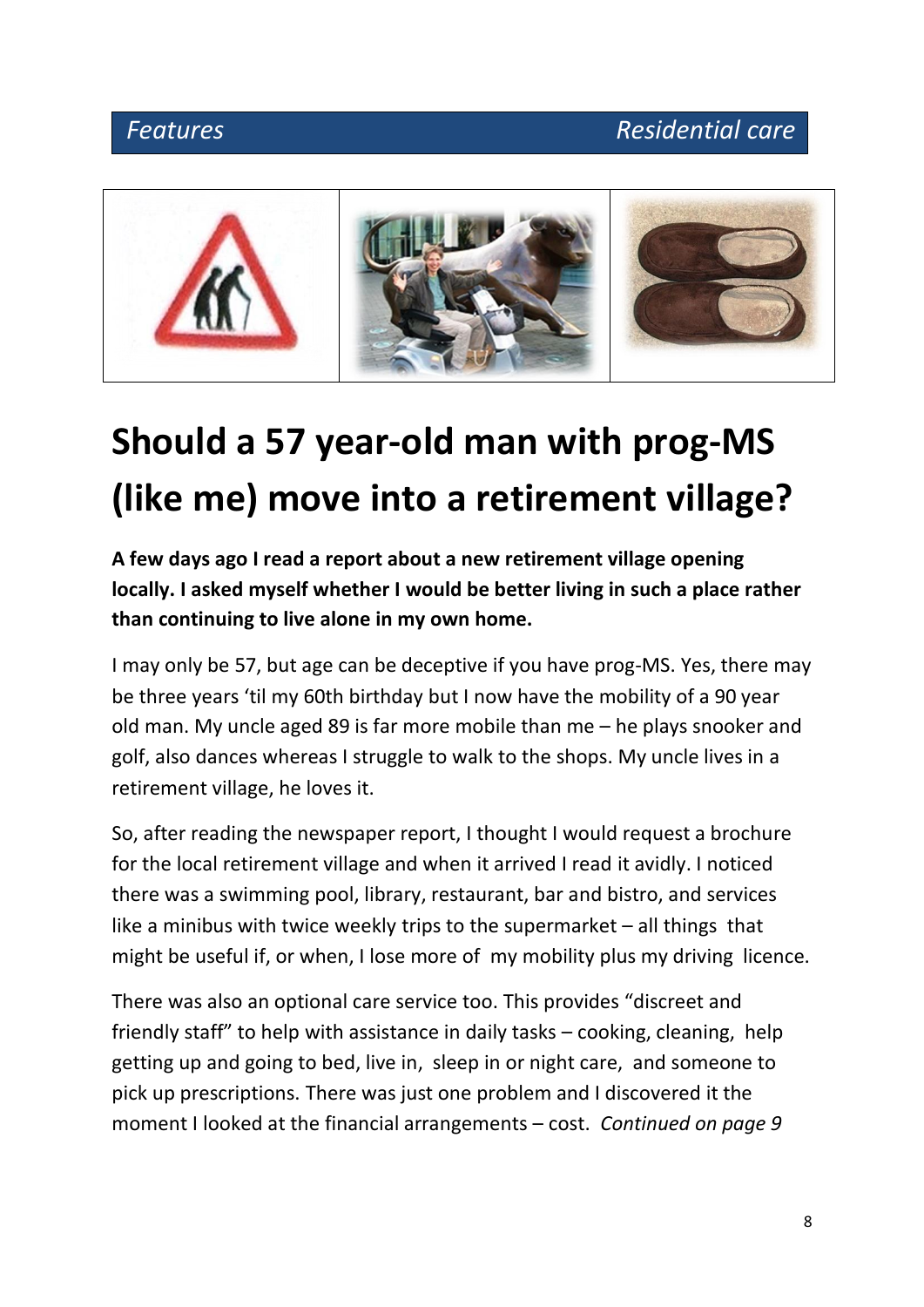### *Features* Residential care



*Ctd from p 8.* In the development you buy a leasehold property and for an additional monthly fee you become a member of the retirement village club with impressive facilities such as a restaurant, bar, bistro and swimming pool.

Of course all these facilities are very nice but they come at a price and this is where my doubts set in, because that price seemed to be a fairly hefty one. To begin with you need to buy one of the leasehold retirement properties and these ranged from a 1 bed apartment at £275,000 to a 2 bed apartment with a regency bay feature at £655,000.

Service charges are not cheap either – amounting to more than £8,000 a year for a two bed property and nearly £9,000 annually for a 3 bed place. An average prog MSer like me would struggle with these prices.

Nevertheless I still feel the idea of retirement villages for prog-MSers is a sound one, if the price is right. When I told my friends about this they said why don't I try and find a place through a housing association that caters for disabled people or even the council. However, I have my doubts whether either of these could deliver the services of my local retirement village.

So I am now looking for other retirement villages - in particular cheaper alternatives to my rather pricey local place. I may only be 57 but I sometimes feel a lot older than my 57 years. So, I wonder if there is such a thing as a retirement village for 57 year olds who are semi-retired on health grounds – a sort of "early retirement" village? *Retirement village information on page 14.*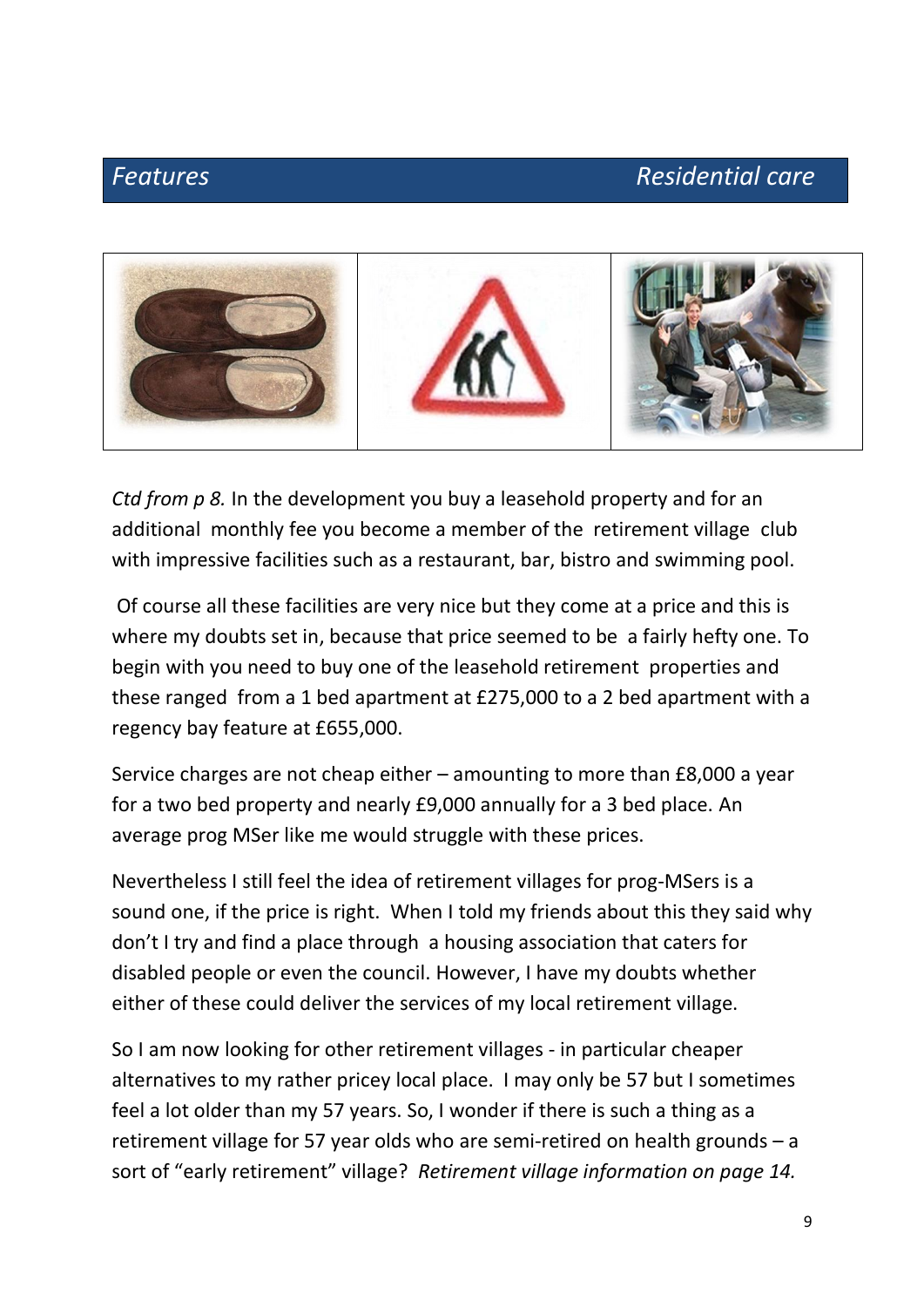#### *News*

### **Cerebral cortex brain lesions lead directly to MS disability - study finds**

**Lesions in the brain's cerebral cortex lead directly to MS disability according to researchers who say more accurate imaging will lead to better diagnosis of progression and treatments for it.**

Researchers looking at the cerebral cortex in the brains of 36 MSers found the number and size of lesions were significantly increased in participants with EDSS scores of 5 or more. An EDSS score of 5 indicates people are able to walk without aid or rest for 200m and normally indicates MS has become progressive.

The brain's cerebral cortex is the outer layer of the cerebrum - the front part of the brain. The research was published in the journal JAMA Neurology.

*More details for news stories on pages 12-14*

### **'Cannabis type drug' trial to take place in UK**

**A clinical trial is to take place looking at whether a synthetic cannabis type drug could treat spasms and spasticity in people with MS.**

The drug known as VSN16R isn't actually made from cannabis but stimulates the same cannabinoid receptors (CB1 and CB2) in the brain as cannabis does.

The trial is a Phase II Proof of Concept (Double-Blind, Randomised, Placebocontrolled) Study and will evaluate the efficacy, safety, and pharmacokinetics of VSN16R for treating spasticity in MSers

If you are interested in taking part in the trial then follow this link <https://clinicaltrials.gov/ct2/show/NCT02542787>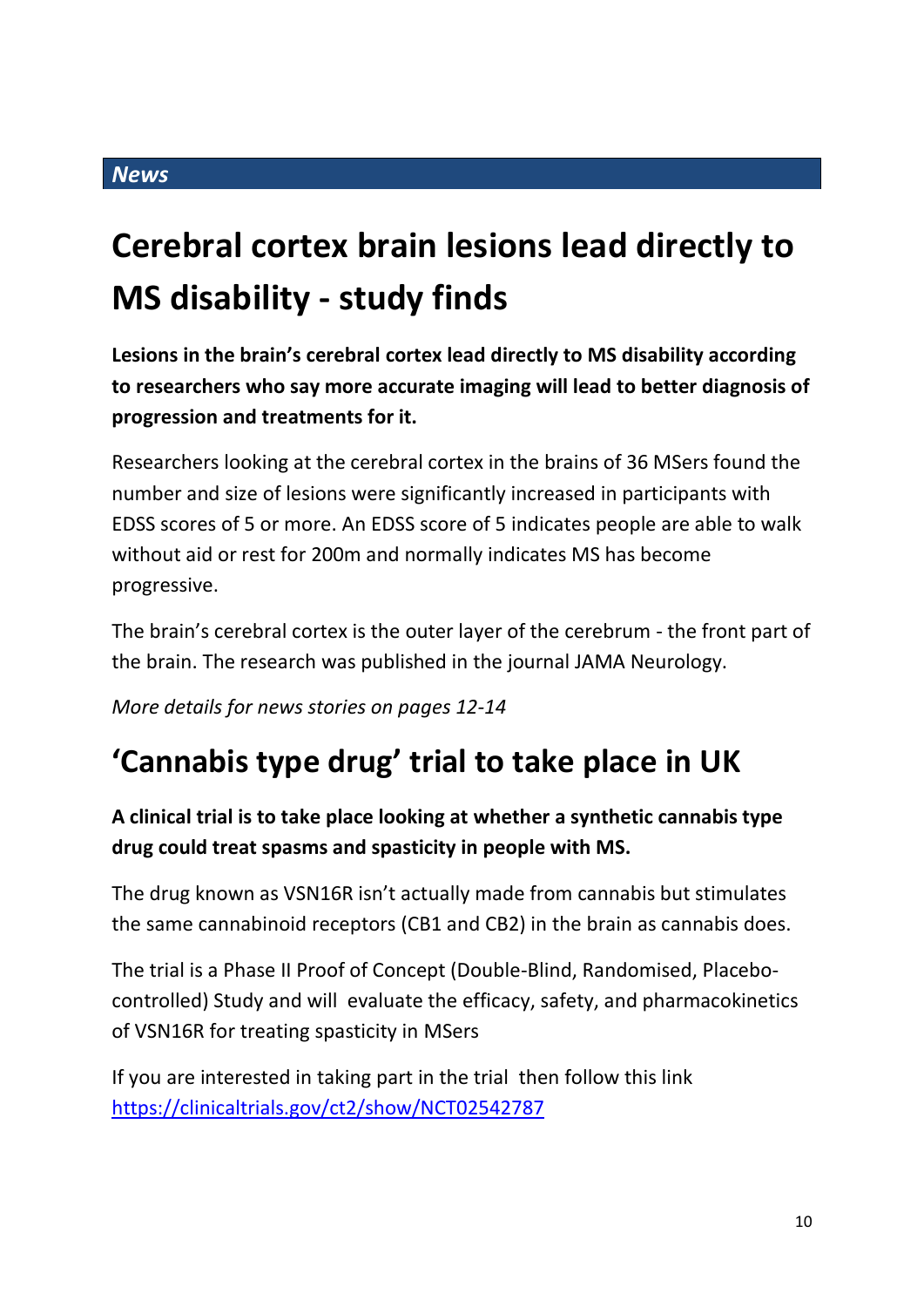#### *Noticeboard*



### **Please help me to develop this ezine/ blog**

I am a journalist who loves writing news and features. And having had progressive MS for ten years I have lots to write about.

The aim of this site is to provide news and information for all people with progressive MS.

As well as telling my stories I want to feature other people with progressive MS, print other stories, air other views, hints and suggestions. I would also like to start a website on which the ezine could be housed. So, anyone with good stories for the site, good IT skills – web building ones – are welcome too. Email me for details of all these possibilities at [iancookjournalist@yahoo.co.uk](mailto:iancookjournalist@yahoo.co.uk)

**Finally, please send this ezine to all other progressive MSers in your address book so we can raise our profile and lobby for a better life.**

**If you want to get regular copies of this "ezine" directly then email me at [iancookjournalist@yahoo.co.uk](mailto:iancookjournalist@yahoo.co.uk) and they will be delivered directly to you.**

**IN THE NEXT ISSUE (Dec 2015 – Jan 2016)** It's the drug that's creating a buzz in the MS world - but can you take cannabis legally in the UK? I did.

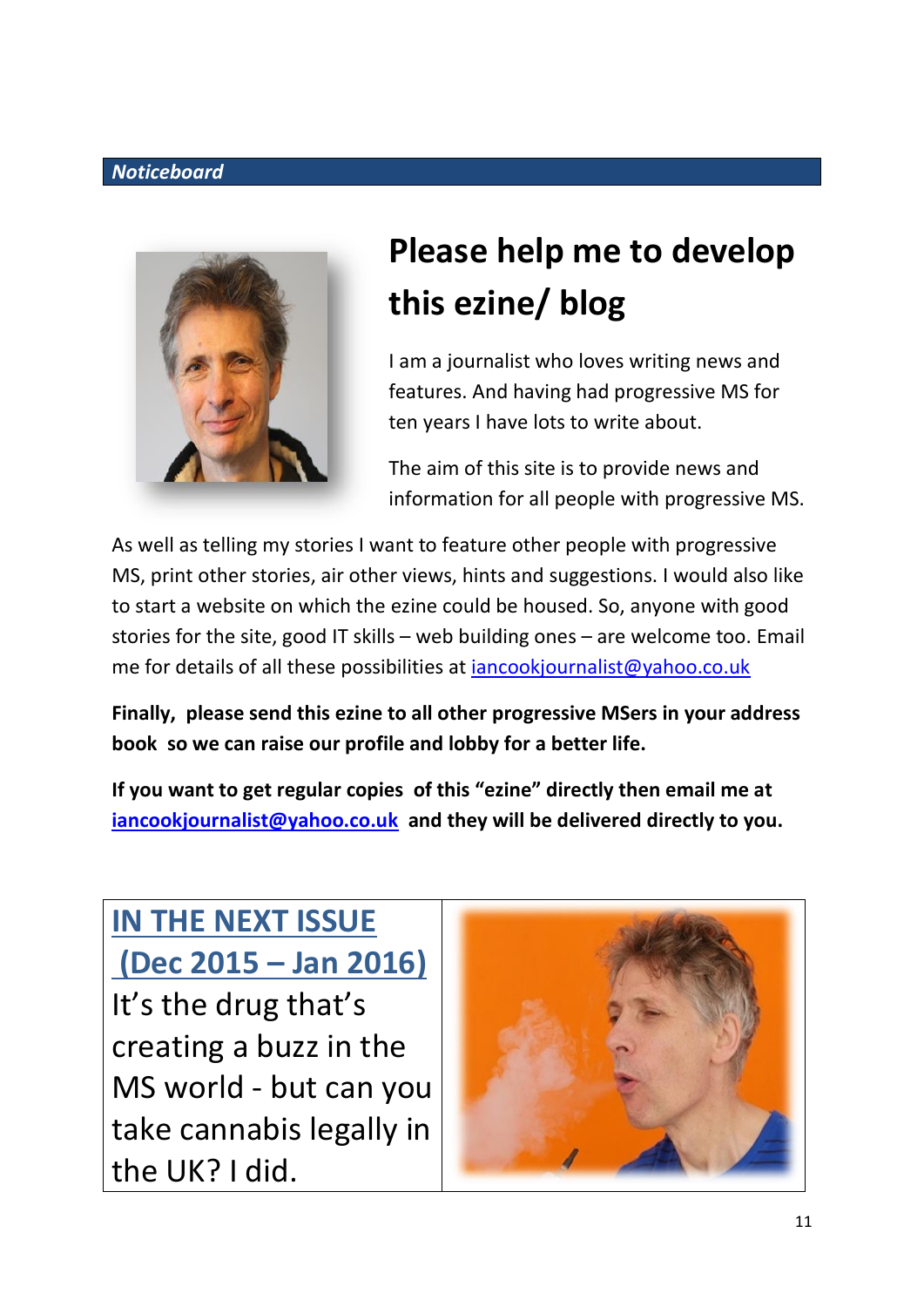#### **Page 2**

### **Baclofen/ Gabapentin story**

Sources: 1. http://multiple-sclerosis-research.blogspot.com/ 30 august 2015

2. Cawley N, Solanky BS, Muhlert N, Tur C, Edden RA, Wheeler-Kingshott CA, Miller DH, Thompson AJ, Ciccarelli O Reduced gamma-aminobutyric acid concentration is associated with physical disability in progressivemultiple sclerosis.Brain. 2015;138(Pt 9):2584-95. doi: 10.1093/brain/awv209.rug.

### **Cholesterol/ fats story**

Sources 1. Multiple Sclerosis 2014 Nov;20(13):1737-44. doi: 10.1177/1352458514533162. Epub 2014 May 14.An adverse lipid profile is associated with disability and progression in disability, MS.Tettey P1, Simpson S Jr1, Taylor B1, Blizzard L1, Ponsonby AL2, Dwyer T2, Kostner K3, van der Mei I4.

Source 2: http://www.nhs.uk/news/2014/03March/Pages/Statins-may-slow-progression-of-MS.aspx

### **Page 3**

**Cladribine story** http://multiple-sclerosisresearch.blogspot.com/2014/10/offlabel-cladribine.html

Two pieces of research I mention are at

http://www.ncbi.nlm.nih.gov/pubmed/8643695

http://www.ncbi.nlm.nih.gov/pubmed/7912347

News story at

[http://uk.reuters.com/article/2015/09/11/us-merck-cladribine](http://uk.reuters.com/article/2015/09/11/us-merck-cladribine-idUKKCN0RB0HF20150911)[idUKKCN0RB0HF20150911](http://uk.reuters.com/article/2015/09/11/us-merck-cladribine-idUKKCN0RB0HF20150911)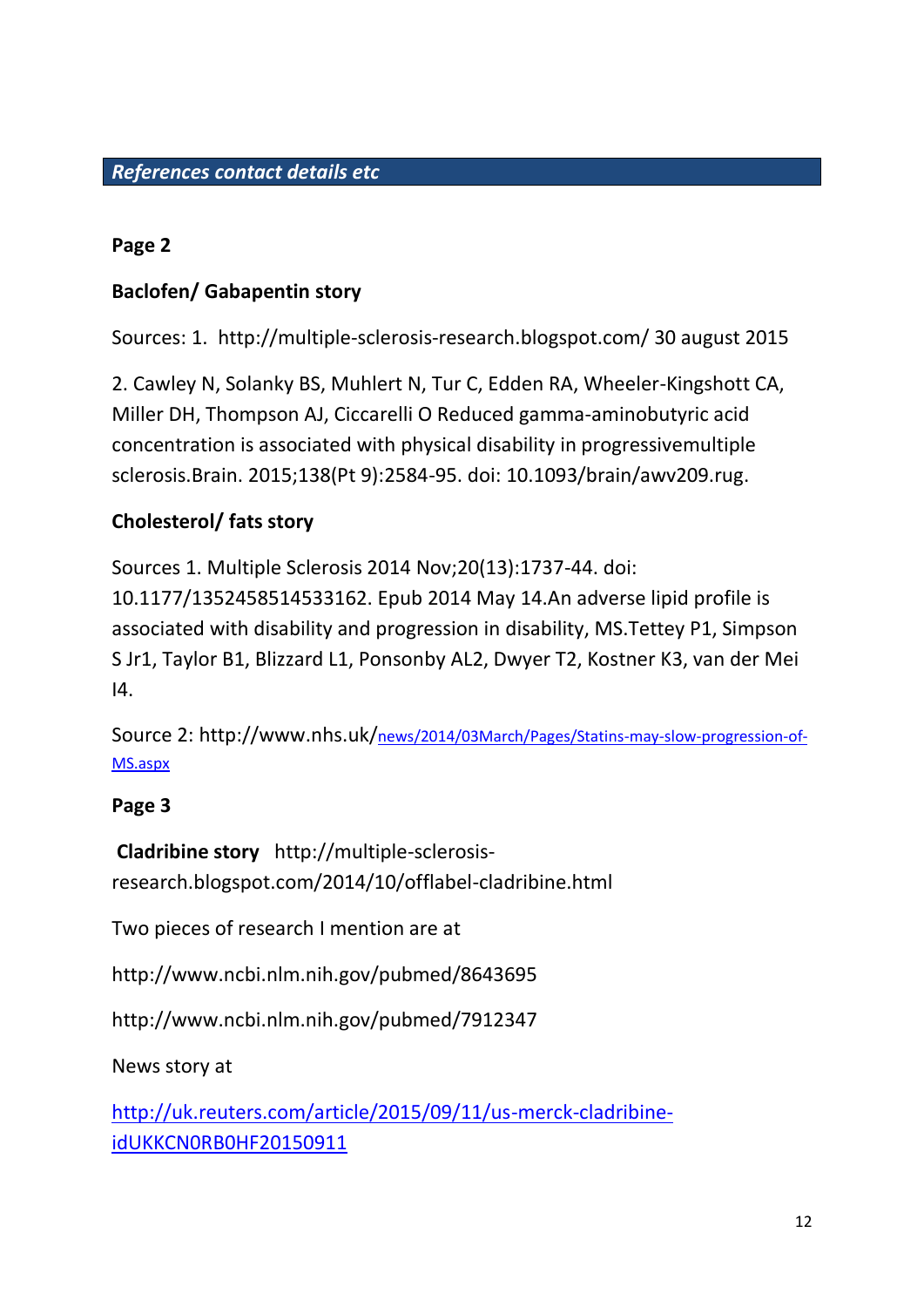### **p3 Bristol stem cell story**

Sources: New trial - http://bmjopen.bmj.com/content/5/9/e009090.full

Rice CM, Marks DI, Walsh P, Kane NM, Guttridge MG, Redondo J, Sarkar P, Owen D, Wilkins A, Scolding NJ. Repeat infusion of autologous bone marrow cells in multiple sclerosis: protocol for a phase I extension study (SIAMMS-II).BMJ Open. 2015 Sep 11;5(9):e009090. doi: 10.1136/bmjopen-2015-009090.

Original trial http://onlinelibrary.wiley.com/doi/10.1038/clpt.2010.44/abstract

### **pages 4-5 Feature Wii Fit**

Wii Fit with balance boards sell for around £35

```
See
```
http://www.amazon.co.uk/s/?ie=UTF8&keywords=nintendo+wii+fit+plus+boar d&tag=googhydr-21&index=aps&hvadid=25090400406&hvpos=1t1&hvexid=&hvnetw=g&hvran d=17733069999385984727&hvpone=&hvptwo=&hvqmt=b&hvdev=c&ref=pd\_ sl\_1vmzt28m85\_b

### **page 6**

### **Plaques/ progressive lesions story**

Source: Frischer JM, Weigand SD, Guo Y, Kale N, Parisi JE, Pirko I, Mandrekar J, Bramow S, Metz I, Brück W, Lassmann H, Lucchinetti CF. Clinical and pathological insights into the dynamic nature of the white matter multiple sclerosisplaque. Ann Neurol. 2015. doi: 10.1002/ana.24497. [Epub ahead of print]

### **Sativex story**

Source: Coghe G, Pau M, Corona F, Frau J, Lorefice L, Fenu G, Spinicci G, Mamusa E, Musu L, Massole S, Massa R, Marrosu MG, Cocco E.J

Walking improvements with nabiximols in patients with multiple sclerosis. Neurol. 2015 Aug 5. [Epub ahead of print]

### **page 7 ECTRIMS stories**